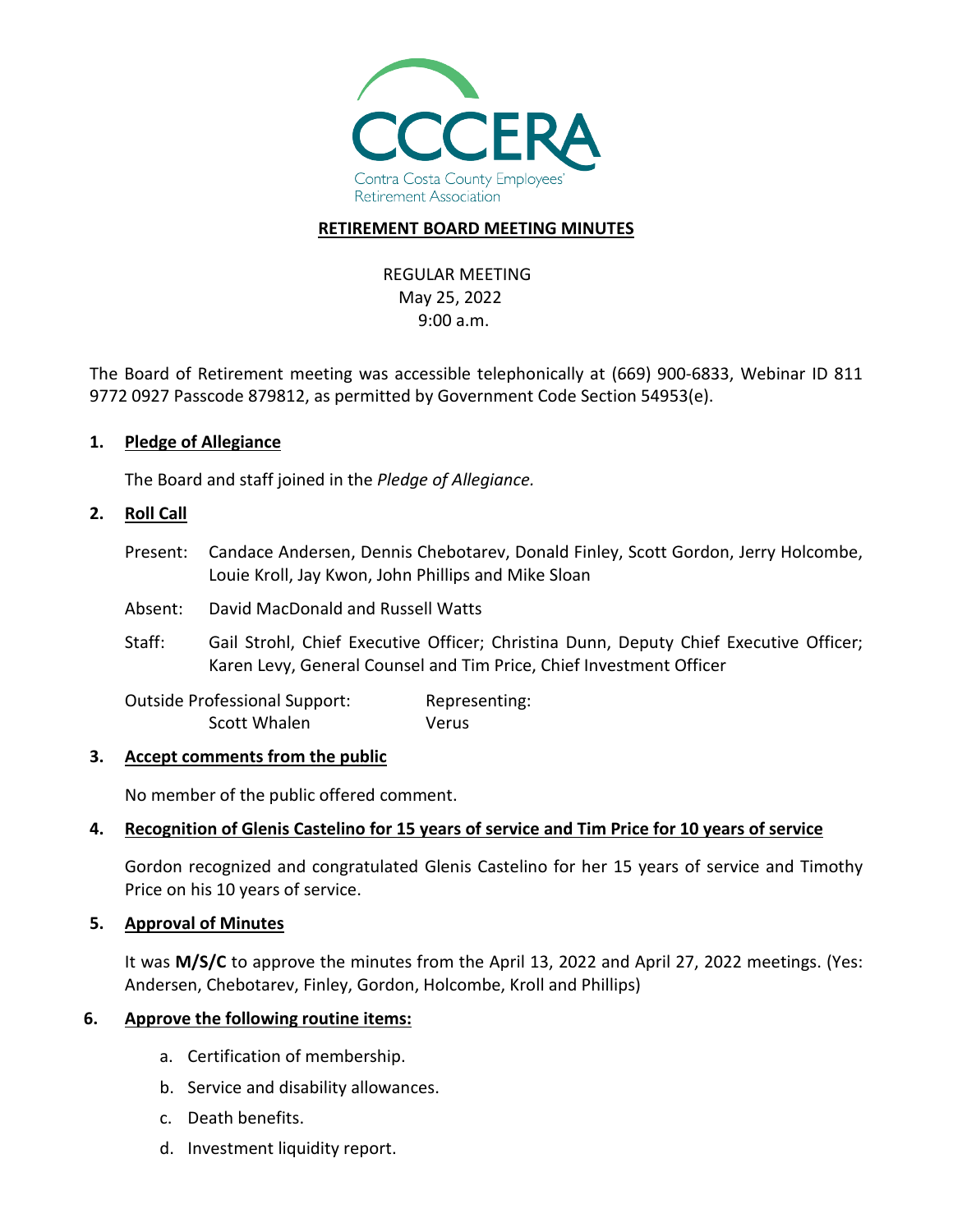It was **M/S/C** to approve the routine items from the May 25, 2022 meeting. (Yes: Andersen, Chebotarev, Finley, Gordon, Holcombe, Kroll and Phillips)

### **7. Accept the following routine items:**

- a. Disability applications and authorize subpoenas as required.
- b. Travel report.
- c. Investment asset allocation report.

It was **M/S/C** to accept the routine items from the May 25, 2022 meeting. (Yes: Andersen, Chebotarev, Finley, Gordon, Holcombe, Kroll and Phillips)

## **8. Consider and take possible action to adopt the contribution rates for the period July 1, 2022 – June 30, 2023 for the Contra Costa County Fire Protection District**

It was **M/S/C** to adopt the contribution rates for the period of July 1, 2022 – June 30, 2023 for the Contra Costa County Fire Protection District. (Yes: Andersen, Chebotarev, Finley, Gordon, Holcombe, Kroll and Phillips)

## **9. Review of total portfolio performance for period ending March 31, 2022**

a. Presentation from Verus

Whalen reviewed CCCERA's investment fund performance for period ending March 31, 2022.

d. Presentation from staff

Price reviewed CCCERA's portfolio report card and sub-portfolios.

#### **10. Notice of planned termination of Jackson Square Partners large cap growth portfolio**

Price presented the Notice of Planned Termination of Jackson Square Partners for returns that are below expectations and the acceleration of underperformance in the last 15 months.

Andersen was absent for further discussion and voting.

#### **11. Presentation from staff on sizing of Liquidity Sub-portfolio**

Price presented the Liquidity Sub-portfolio Projected Sizing memo.

#### **12. Presentation from Verus on capital market assumptions**

Whalen presented the Annual Capital Market Assumptions Report.

#### **13. Update on real estate commitments**

Price gave an update on the Real Estate Allocations and a report out of a commitment to PCCP Equity IX, an opportunistic real estate strategy.

Andersen was present for further discussion and voting.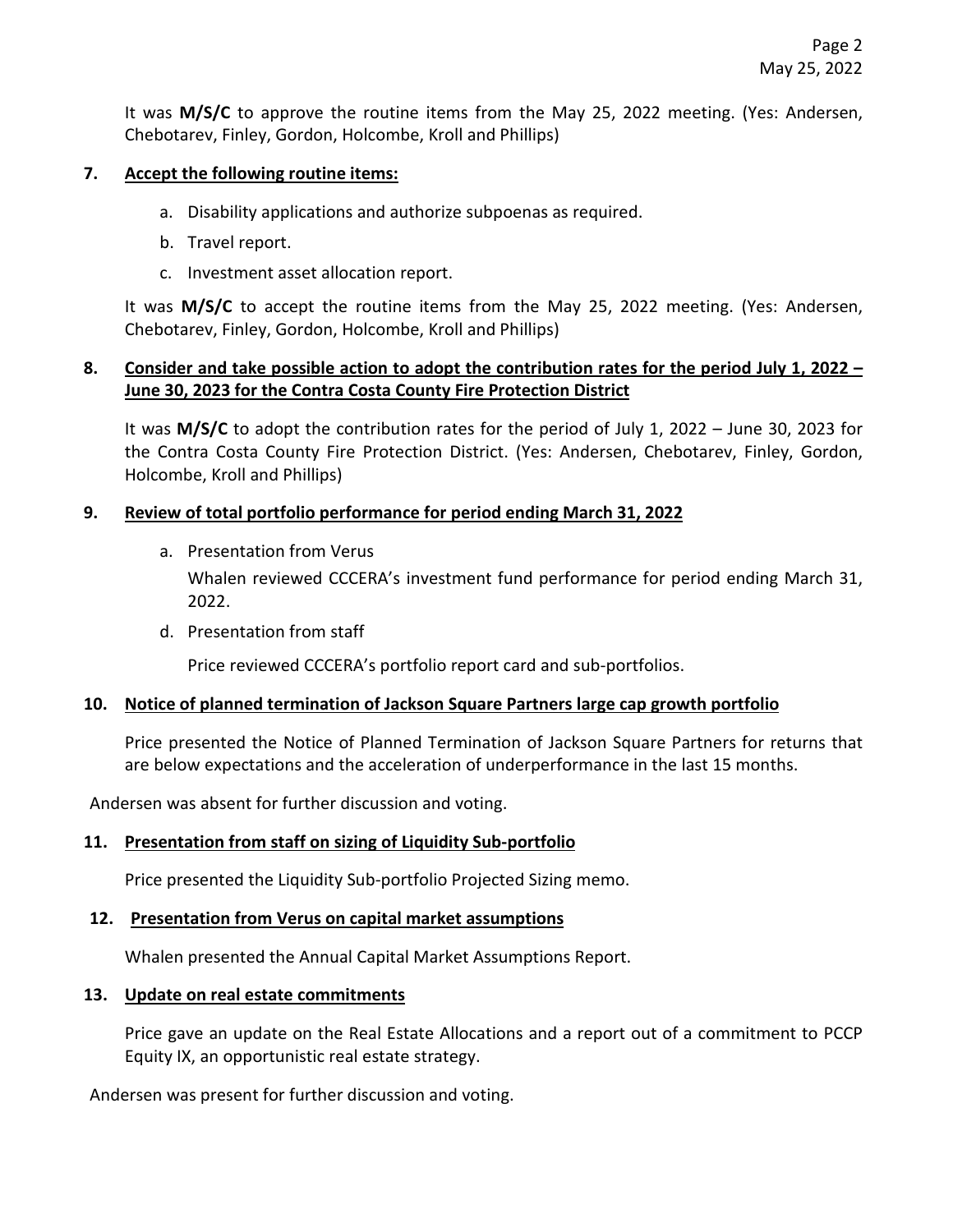#### **14. Information regarding in-person meetings in the boardroom**

Strohl gave an update on a previous Board request to look into the modification process and cost to update the boardroom for in-person board meetings.

### **15. Consider and take possible action to authorize the Board to conduct teleconference meetings under Government Code Section54953 (e) and to make related findings**

Levy presented the open meetings law regarding holding teleconference board meetings during a state-proclaimed state of emergency.

It was **M/S/C** to authorize the Board and its committee(s) to continue to conduct teleconference meetings for the next 30 days under Government Code Section 54953 (e) and make the following findings:

- 1. The Board has reconsidered the circumstance of the statewide state of emergency proclaimed by the Governor on March 4, 2020 and the countywide local emergency proclaimed by the Governor on March 10, 2020.
- 2. The following circumstances currently exist:
	- a. The statewide state of emergency and the countywide local emergency continue to directly impact the ability of the Board and its committee(s) to meet safely in person at meeting that are open to the general public because of the COVID-19 pandemic.
	- b. The County Health Officer's recommendations for safely holding public meetings, which recommend virtual meeting and other measures to promote social distancing, are still in effect.

(Yes: Andersen, Chebotarev, Finley, Gordon, Holcombe, Kroll and Phillips)

# **16. Consider and take possible action to authorize the CEO to renew a maintenance and support agreement with CPAS**

It was **M/S/C** to authorize the CEO to renew a maintenance and support agreement with CPAS. (Yes: Andersen, Chebotarev, Finley, Gordon, Holcombe, Kroll and Phillips)

#### **17. Report from Audit Committee Chair on May 4, 2022 Audit Committee Meeting**

Phillips reported on the May 4, 2022 Audit Committee meeting.

#### **18. Consider authorizing the attendance of Board:**

a. It was **M/S/C** to authorize the attendance of 4 Board Members at the SACRS Public Pension Investment Management Program 2022, UC Berkeley HASS School of Business Executive Education, July 17-20, 2022, Berkeley, CA. (Yes: Andersen, Chebotarev, Finley, Gordon, Holcombe, Kroll and Phillips)

#### **19. Miscellaneous**

a. Staff Report – Strohl reported CCCERA staff are working hard on the increased amount of retirement applications. Strohl also noted there will be an update on the new pension system at the next board meeting.